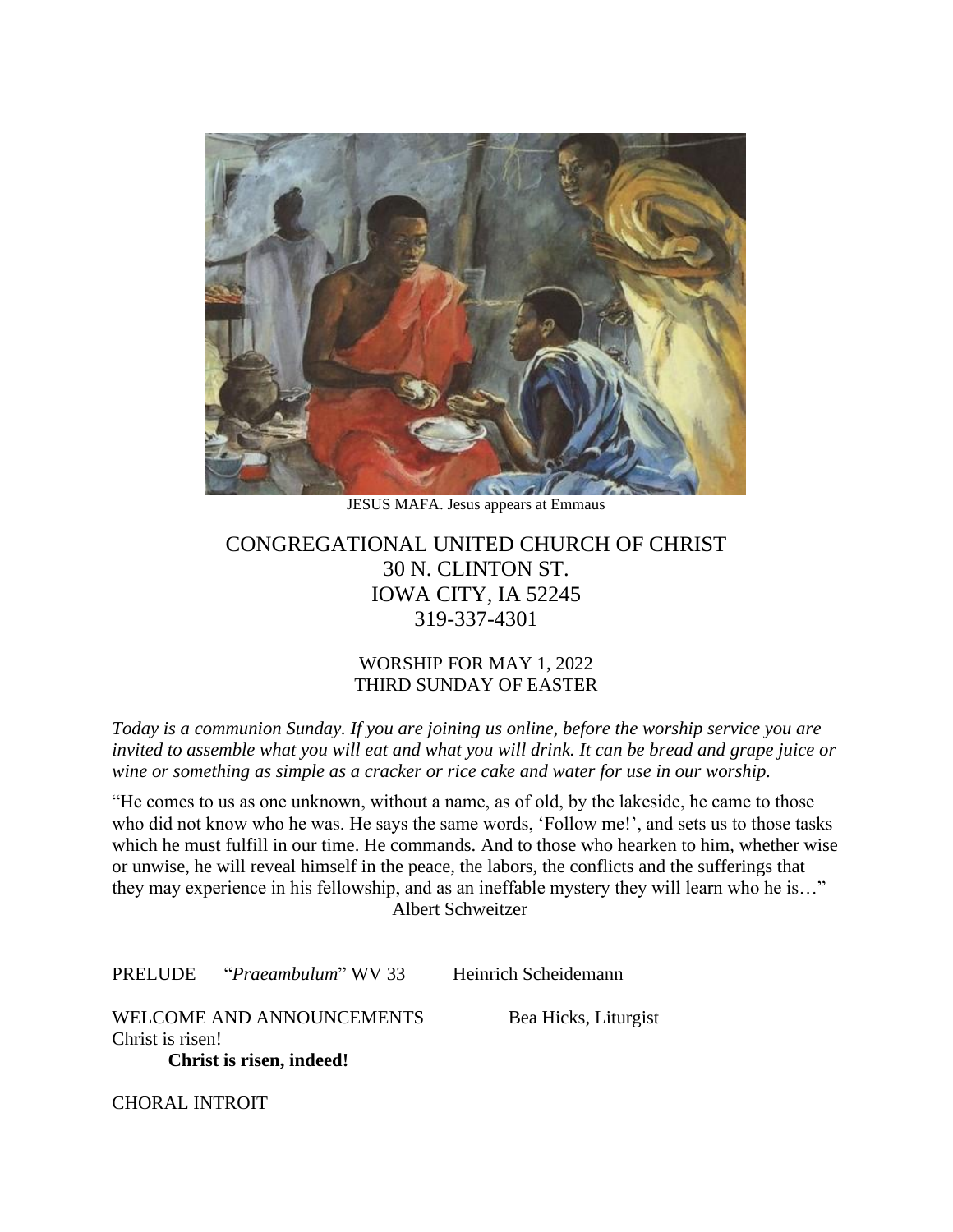\*CALL TO WORSHIP Rejoice, people of God! Celebrate the life within you, and Christ's presence in your midst! **Our eyes shall be opened! The present will have new meaning, and the future will be bright with hope.** Rejoice, people of God!

Bow your heads before the One who is our wisdom and our strength.

**We place ourselves before God that we may be touched and made whole by the power of God's Spirit.**

\*HYMN 470 "O Day of Radiant Gladness" (vs. 1-3)

**O day of radiant gladness, O day of joy and light, O balm of care and sadness, most beautiful, most bright; This day the high and lowly, through ages joined in tune, sing "Holy, holy, holy" to the great God Triune.**

**This day at the creation the light first had its birth; This day for our salvation Christ rose from depths of earth; This day our Lord, victorious the Spirit sent from heaven, And thus this day most glorious a triple light was given.**

**This day God's people meeting, the Holy Scripture hear; Christ's living presence greeting, through bread and wine made near. We journey on, believing, renewed with heavenly might, From grace more grace receiving on this blessed day of light.**

# \*CALL TO CONFESSION

# \*PRAYER OF CONFESSION

**O God, Giver of Life, Bearer of Pain, Source of Love: we thank you that you are able to accept in us what we cannot even acknowledge; you are able to name in us that of which we cannot bear to speak; you are able to hold in your memory that which we have tried to forget; you are able to hold out to us the glory that we cannot imagine.**

**Have mercy upon us this day. Reconcile us through your cross to all that we have rejected in ourselves, that we may find no part of your creation to be alien or strange to us, and that we ourselves may be made whole; through Jesus Christ. Amen.**

# \*ASSURANCE OF PARDON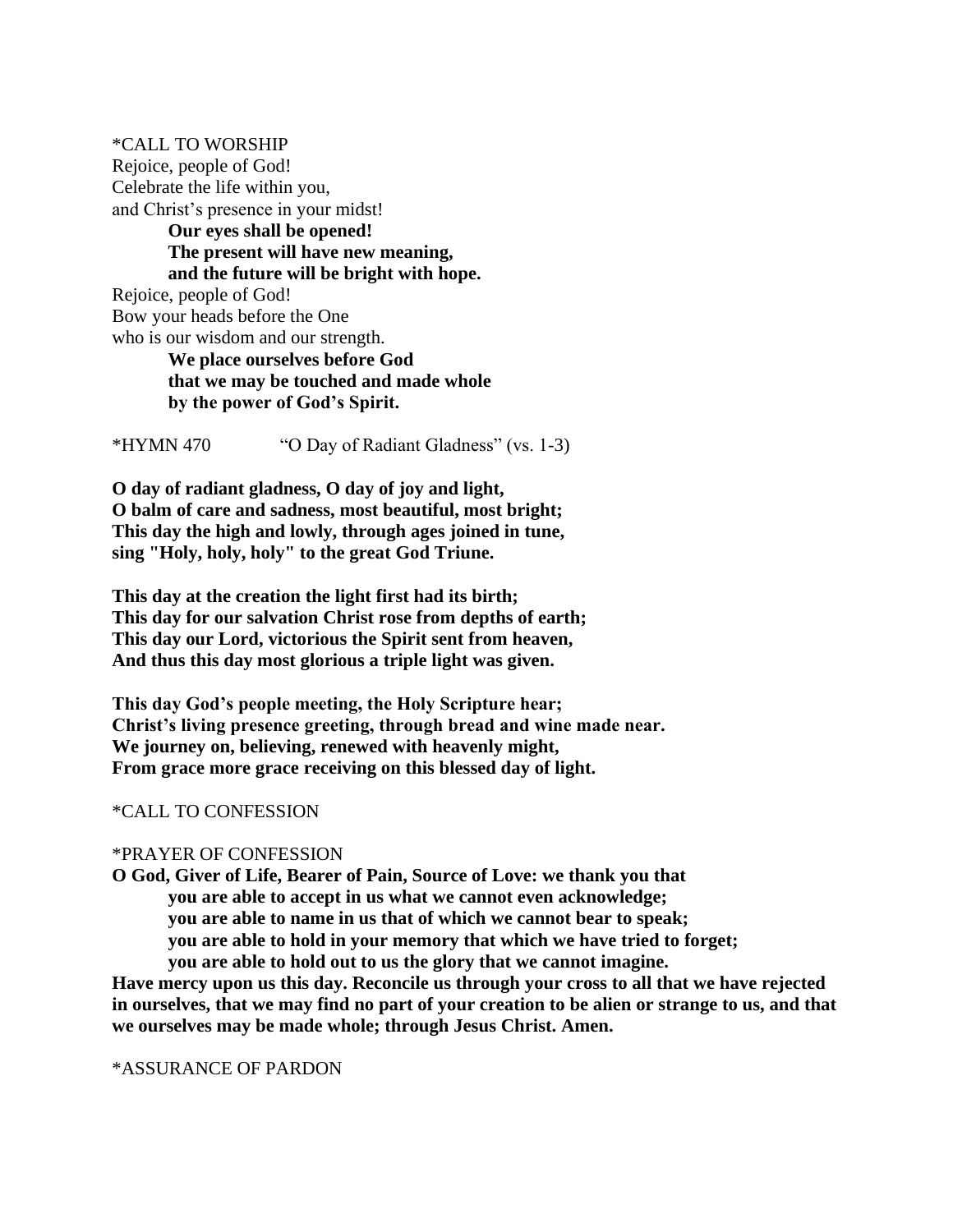ANTHEM "*Lobt Gott"* Heinrich Schütz

### SERVICE OF GIVING

Invitation Offertory "*Praeludium,*" WV 31 - Heinrich Scheidemann \*Response **Praise God, from whom all blessings flow, Praise Christ, all creatures here below, Praise Holy Spirit evermore; Praise Triune God, whom we adore. Amen. \***Prayer of Dedication

(At this time, children are dismissed to attend Children's Church.)

SCRIPTURE LESSON I Corinthians 15:12-22

PSALM 104:1-2, 10-17

Bless the Lord, O my soul;

O Lord my God, how excellent is your greatness!

you are clothed with majesty and splendor.

# **You wrap yourself with light as with a cloak**

**and spread out the heavens like a curtain.**

You send the springs into the valleys;

they flow between the mountains.

## **All the beasts of the field drink their fill from them, and the wild asses quench their thirst.**

Beside them the birds of the air make their nests and sing among the branches.

> **You water the mountains from your dwelling on high; the earth is fully satisfied by the fruit of your works.**

You make grass grow for flocks and herds and plants to serve humankind;

**that they may bring forth food from the earth, and wine to gladden our hearts, oil to make a cheerful countenance, and bread to strengthen the heart.**

The trees of the Lord are full of sap, the cedars of Lebanon which the Lord planted,

> **in which the birds build their nests, and in whose tops the stork makes its dwelling.**

SCRIPTURE LESSON Luke 24:13-35

SERMON "Christ the Stranger"

THE LORD'S SUPPER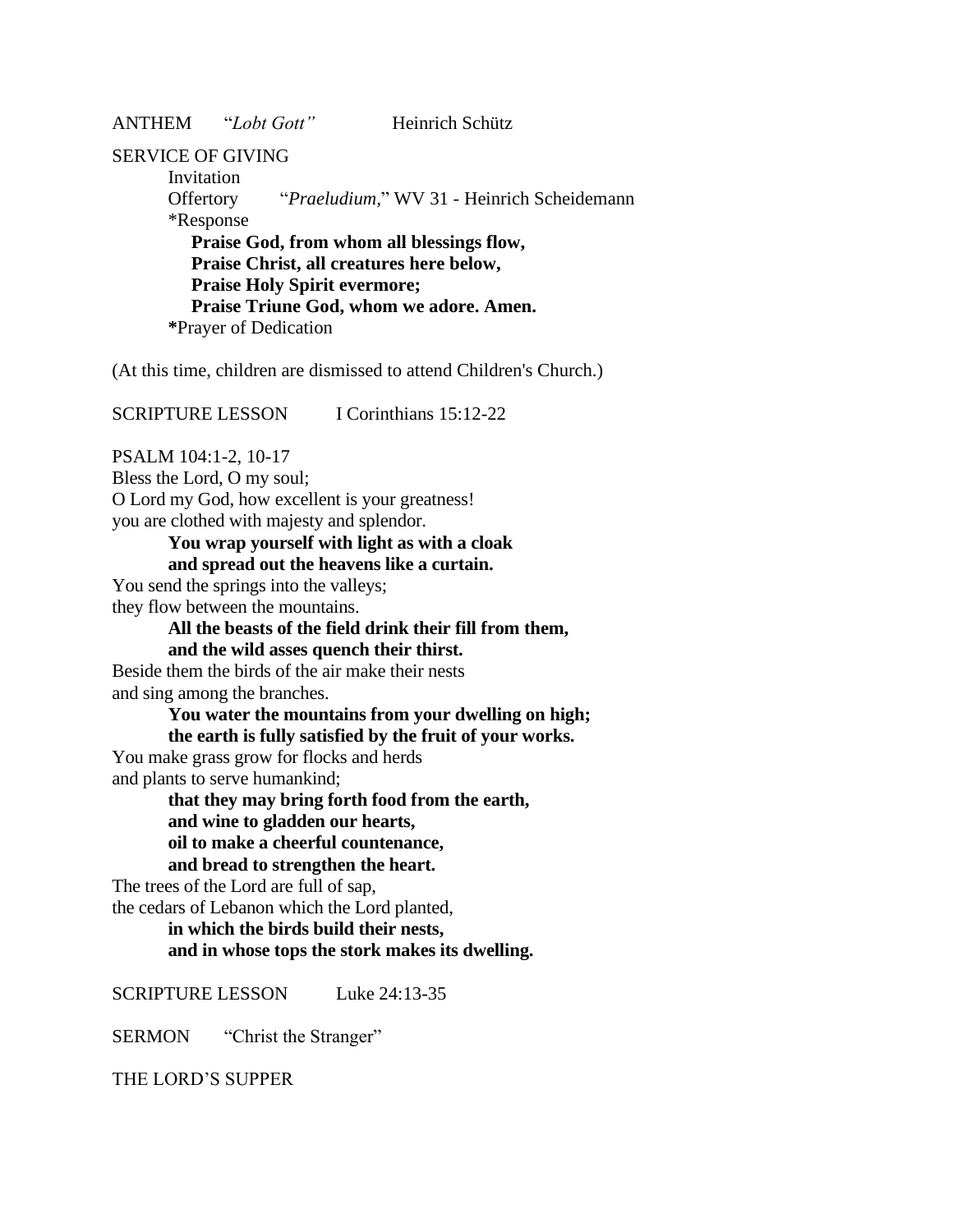### INVITATION

### PRAYERS OF THE PEOPLE AND THE LORD'S PRAYER

THANKSGIVING FOR BREAD AND CUP **We thank you, O Christ, that scattered though we are, with different needs and hopes you call us together at this meal and unite us as one bod**y.

**We thank you for this bread and cup set before us, food and drink to nourish us in body and in spirit, signs of your life-giving love. May they speak to us of the everyday made holy, of life made new, of hope for your realm among us.**

We remember that on the night of his arrest...

#### WORDS OF INSTITUTION

#### SHARING OF BREAD AND CUP

#### PRAYER AFTER COMMUNION

**O God, through this bread and cup you have made us one with you and with each other. May the unity we find at this table be a gift that we carry out into your suffering and divided world. Help us find strength in knowing that you, the God of peace, will always be with us. Amen.**

\* HYMN (insert) "Sing of One Who Walks Beside Us"

**Sing of one who walks beside us and this day is living still, One who now is closer to us than the thoughts our hearts distill, Christ who once upon a hill top, raised against the power of sin, Died in love as his own creatures crucified their God and Friend!** 

**We have walked with him as strangers through the journey of the day, And have told him of the violence that has swept our hope away. He has offered words of comfort, words of energy and light. Did our hearts not blaze within us as he broke the bread this night?** 

**Risen one, stay with us, raise us, once again the night is near. Dine with us and share your wisdom, free our hearts from every fear. In the calm of each new evening, in the freshness of each dawn, If you hold us fast in friendship we will never be alone.**

\*BENEDICTION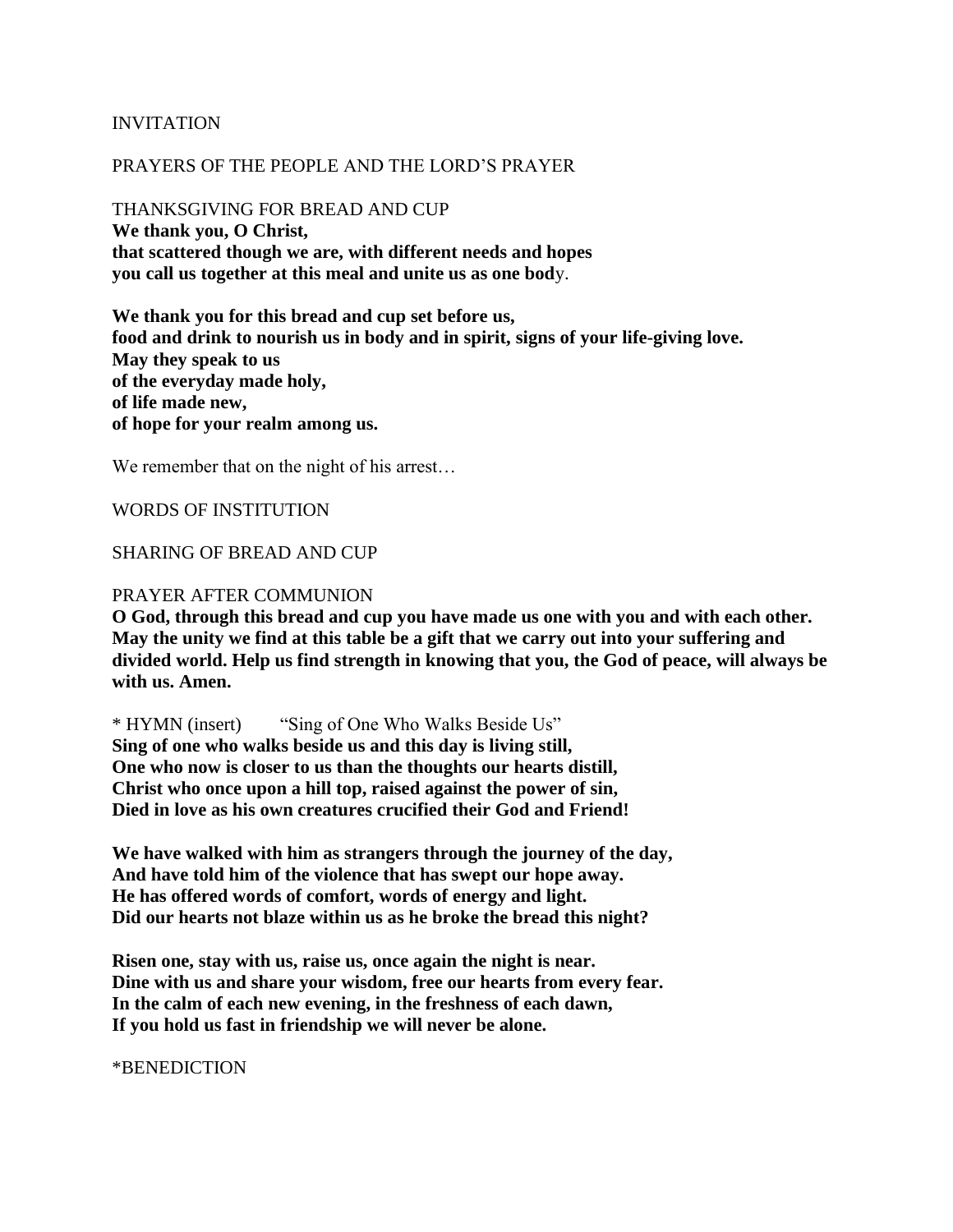### \*CHORAL RESPONSE

POSTLUDE "Christ Is Arisen" Samuel Scheidt

ARTWORK: JESUS MAFA. Jesus appears at Emmaus, from **Art in the Christian Tradition**, a project of the Vanderbilt Divinity Library, Nashville, TN. <https://diglib.library.vanderbilt.edu/act-imagelink.pl?RC=48275> [retrieved April 25, 2022]. Original source: http://www.librairie-emmanuel.fr (contact page: [https://www.librairie](https://www.librairie-emmanuel.fr/contact)[emmanuel.fr/contact\)](https://www.librairie-emmanuel.fr/contact). Used with permission.

"Sing of One Who Walks Beside Us" Words - ©1989 GIA Publications, Inc. Contributor: Ralph Wright, OSB. Reprinted with permission under ONE LICENSE #A-715458. All rights reserved.

| Minister:                        | The Rev. Bill Lovin    |
|----------------------------------|------------------------|
| Director of Children's Programs: | The Rev. Ann Molsberry |
| Organist:                        | <b>Bill Crouch</b>     |
| <b>Choir Director</b>            | Chris Nakielski        |
| <b>Office Manager</b>            | Jenn Harden            |

**WE'RE GLAD THAT YOU HAVE JOINED US FOR WORSHIP THIS MORNING.** We are putting the safety of both the vaccinated and the unvaccinated in our congregation and the community first. Masks are required for all people in all parts of the building. We will keep social distance in the pews. Everyone is invited to Coffee Hour in Rockwood Hall after worship. Masks are optional in Rockwood Hall during Coffee Hour.

**USHERS, GREETERS, AND HOSPITALITY OPPORTUNITIES:** As we continue to reopen, there are new opportunities to greet people coming to worship, to usher, and to provide hospitality during coffee hour after worship. Please sign up on the sheets in Rockwood Hall or call the church office--319-337-4031.

**THANKS TO EVERYONE WHO GAVE TO THE ONE GREAT HOUR OF SHARING OFFERING:** We have received over \$3,200. This offering has long been an important part of the life of our congregation. For many years now, we have been on the list of Top 100 giving churches. Your generous gift will support the relief work of not only the UCC but also many other denominations united in caring for refugees, in providing medical care, and in disaster recovery efforts. You can still give to support this important work. Use the special OGHS envelopes in the pews and put "OGHS" in the memo line of your check.

**RETURN TO HOPE LODGE! HELP PREPARE THE MAY 9 MEAL:** Before the pandemic our church was providing an evening meal for the residents of Hope Lodge once a month. The American Cancer Society Hope Lodge houses cancer patients (and their caregivers) who are receiving treatment at University of Iowa Hospitals and Clinics. Hope Lodge is now back to housing residents but they are not yet allowing volunteers in the building. However, they are welcoming groups to provide an evening meal, enough for 30 people, leaving food off at the door. Our church will be responsible for a meal on May 9. There is a sign-up sheet in Rockwood Hall. Food will be delivered to Hope Lodge by 4:30 that day and should be in containers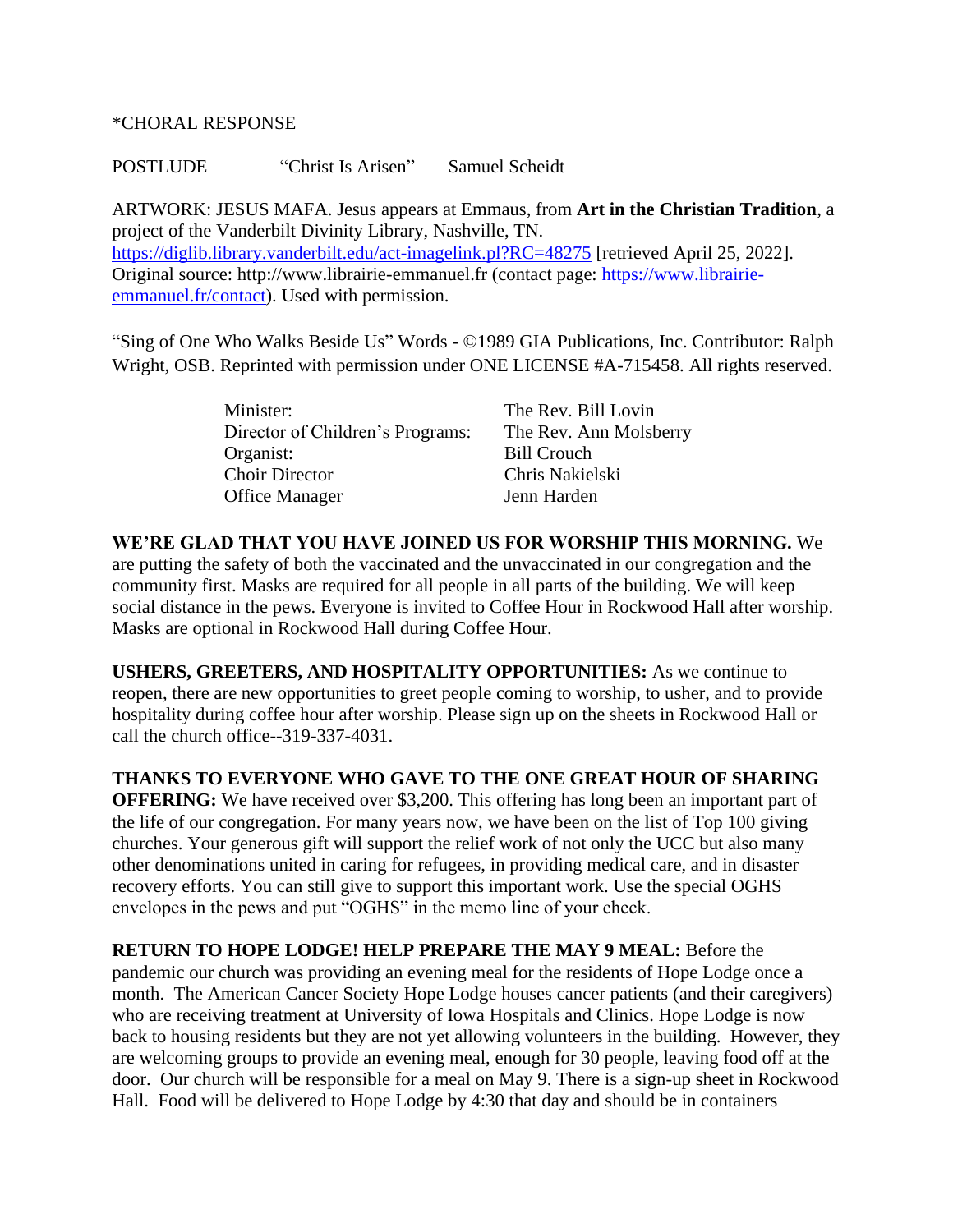(aluminum pans) that do not need to be returned. The address of Hope Lodge is 750 Hawkins Drive (near the Ronald McDonald House). If you have questions about this project, contact Sue Dayton, [cdayton7@mchsi.com](mailto:cdayton7@mchsi.com) or 351-5886.

**SPRING SPECIAL MUSIC SUNDAY—MAY 22:** On Sunday, May 22nd, the UCCIC Choir will launch another wonderful Special Music Sunday performance of Haydn's "Little Organ Mass." The work will be conducted by Dr. Christopher Nakielski, featuring soprano soloist Marie Von Behren, William Crouch on the organ and several area instrumentalists. This beautiful, miniature mass (approximately 16 minutes) is thought to come from Haydn's stay at Eisenstadt during the winter of 1777-78.

**WE'RE SERVING AT THE FREE LUNCH PROGRAM IN MAY.** When there is a fifth Monday in a month, Congregational UCC serves at the Free Lunch Program. Interested in helping in some way? Please email Vicki at [vickithomae@gmail.com.](javascript:void(0);) Thanks!

**SIGN UP FOR** *CHANGE AGENT***: AN ONLINE UCC MISSION BOARD SOCIAL CHANGE BULLETIN BOARD:** The Mission Board is responding to requests from the congregation and creating an Online Social Change Bulletin Board. This monthly email publication will be a system that will include notices of rallies, petitions, upcoming legislative or policy actions warranting letters or phone calls, protests, important meetings of the school board or city council, each of which has the potential to increase social justice. Highest priority alerts will be local actions, then state actions and national actions. Notices will not support political candidates or parties. More information is in the May Newsletter. We would be delighted if everyone in the congregation is interested in subscribing. If you would like to receive these monthly mailings send your contact information to Jenn Harden, [uccicadmin@uccic.org](javascript:void(0);). Our goal is to begin the mailings this month.

**THE WOMEN'S LUNCH WILL RESUME** on May 19, 11:45. at Monica's. Call or text Martha Ann Crawford—319-855-8340—to reserve a seat.

**THE MEN'S BREAKFAST IN MAY** will be held on the third Saturday, May 21. We'll gather at the Waterfront Hy-Vee at 8:00 a.m. Good food, great people. Join us! (No reservation needed.)

**THRESHOLD CHOIR PRESENTS "WALKING EACH OTHER HOME: A CHORAL REMEMBRANCE"** This afternoon, May 1, Threshold Choir, is holding a day of choral remembrance for those who died from COVID-19, their families, and anyone who wants to participate as a community. "Walking Each Other Home" will be held at 1:30 p.m., outside of the Friendship Center at Pleasantview Home in Kalona. The choral remembrance will last approximately 30 minutes. Threshold Choir's only chapter in Iowa, Hawkeye Threshold Singers, sings gentle, comforting songs in groups of two to four to people at the threshold of life. The songs are written by members across the globe and represent messages of peace, kindness and

**NAMIWALKS YOUR WAY JOHNSON & LINN COUNTIES** is a community event to raise awareness about the importance of mental health and to raise funds to help meet the rising need of mental health services. Join us at our in-person event on **May 7th at Terry Trueblood** 

love.